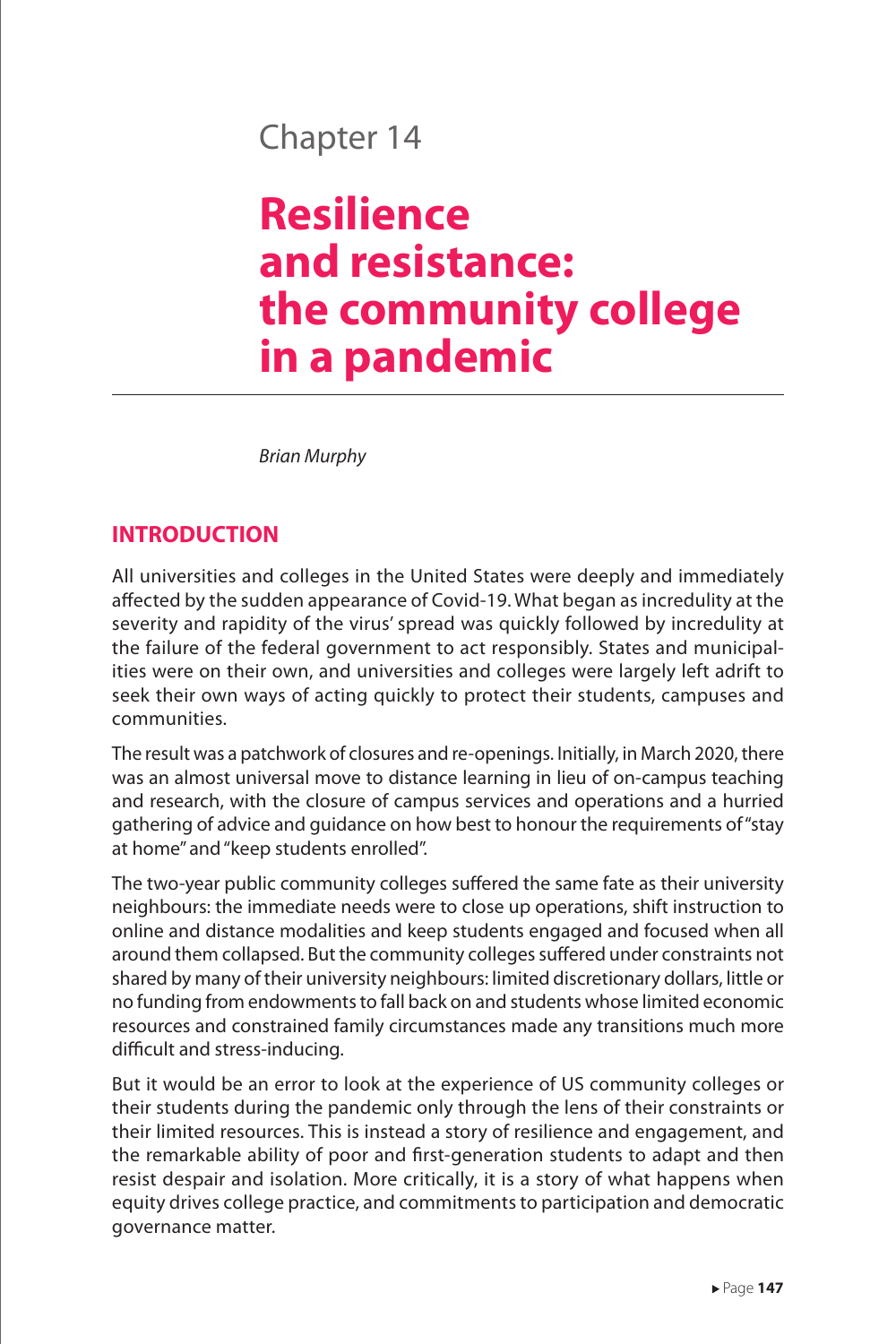#### **NATIONAL CONTEXT**

The 1 050 US community colleges enrol over 11 800 000 students, 44% of all undergraduate students in the United States (AACC 2020). These are "open access" institutions, accepting students whose credentials would not allow entrance to university, students without admissions requirements beyond some English-language competence. This means that community colleges enrol the vast majority of low-income, first-generation or immigrant students in the United States and offer a pathway to either vocational employment or transfer to four-year universities. Indeed, over 50% of all bachelor level (first degree) graduates of public comprehensive universities in the United States<sup>62</sup> are transfer students from the community colleges. And at the most selective of the public research universities in the United States – the nine campuses of the University of California – over a third of all graduates are transfer students from the state's community colleges.

Community college students are diverse in all ways. Among all students enrolled in credit courses in US community colleges, 26% are Latino, 13% are Black, 45% are white, 6% are Asian/Pacific Islanders, 4% are two or more races and 1% are Native American (ibid.). This is a diversity which reflects the changing demographics of the United States, where non-white persons are projected to be the numerical majority by 2042.

More critically, the community colleges are the entry point for communities long marginalised in the United States: 57% of all Native Americans attending college are in the public community colleges, 52% of all Latinos, 42% of all African American students and 39% of all Asian/Pacific Islander students are enrolled in these colleges (ibid.). And among all the students who complete a four-year degree at US universities, 49% have enrolled in a community college at some point in their academic career (Community College Research Center 2020).

Community college students are older than the 18- to 22-year-old cohort typically found in private colleges and universities, they often have families and jobs and they most often have fewer resources with which to pursue their education. Two thirds of them attend part-time, the vast majority do not attend residential colleges with available student housing and over 60% of them receive financial aid. And, the vast majority of them work while being students: 62% of all full-time students are employed, 72% of all part-time students are employed (AACC 2020). But, because they are more likely to be poor and first-generation, their employment is most often low-wage and insecure.

These demographics matter in the daily life of the colleges, where there is no presumption that education is an expected privilege, or that students and their families can easily manage the financial obligations, commitments of time or focus that more elite institutions often presume about their students. Yet, the daily reality is that these students do the work, complete the credits and the programmes, transfer into

<sup>62.</sup> State-funded "comprehensive universities", serving regional and state constituencies, offer baccalaureate and master's degrees and some doctorates; Research 1 universities have research as one of their primary functions.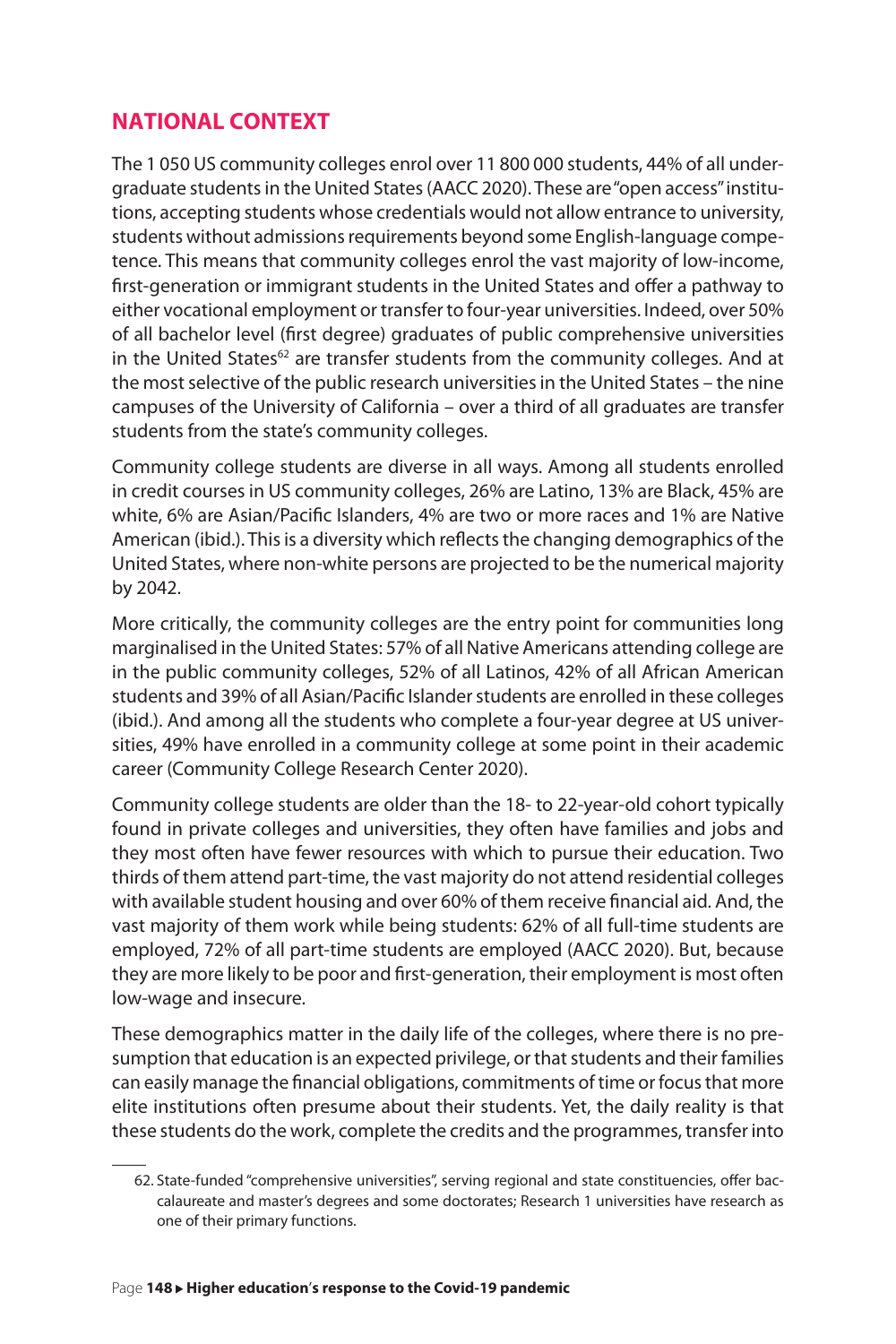university or get employment. At the University of California, community college transfer students perform the same as or better than so-called "native" or first-year admits.

#### **RESPONDING TO THE PANDEMIC**

The diversity and resilience of community college students provide a framework for understanding the experience of the colleges during the pandemic, and the degree to which the students' own agency and engagement have mattered in confronting the indignities and dangers of the pandemic. At the same time, the colleges' commitments to equity and to democratic participation were critical to the nature and scope of their institutional response.

I will refer almost exclusively to the experiences of California's community colleges and I focus particularly on De Anza College. California's 116 public community colleges enrol over 2 200 000 students, more than 20% of all community college students in the United States. De Anza College, located in Cupertino, California, is one of the state's larger colleges, with 21 000 students. De Anza has a long tradition of superb teaching, a commitment to equity and civic engagement, and activist students. It is located at the epicentre of California's first major outbreak of Covid-19, in Santa Clara County.

When De Anza shut down its on-campus instruction and operations on 16 March 2020, virtually overnight, the overriding concern was to establish continuity of instruction via distance learning. But the college faced some immediate challenges. They needed to train their faculty and staff in online modalities if they had not yet done so, and their students also needed immediate training in these modalities, while many students did not have sufficient internet access or the necessary equipment to access the internet. In state-wide surveys, almost 20% of California community college students reported a lack of equipment and internet access (Student Senate 2020).

At almost all community colleges, there was an immediate mobilisation on two fronts: communication and access. At De Anza College, the college used all available communication tools to reach its students, alerting them to the emergency measures required by new regulations. Two surveys were conducted to determine the depth and range of needs among students, and this information, in turn, prompted a new emergency fund for students. The college then distributed over US\$1.8m in CARES Act funding (i.e. federal relief funds made available to colleges and universities)<sup>63</sup> to students for emergency financial aid, laptops and tablets and leveraged free internet access through partnerships with local internet providers.

<sup>63.</sup> The Coronavirus Aid, Relief, and Economic Security (CARES) Act provided over US\$16 billion in funding for emergency relief to American universities and colleges and their students. The U.S. Department of Education established the criteria and protocols by which the colleges applied for assistance; a common complaint was that the Department kept changing and revising its processes and delayed the money ultimately available to students. As a result, many colleges, including De Anza, used their own emergency funds, and those donated to the college, to offer emergency funds until the federal dollars finally arrived.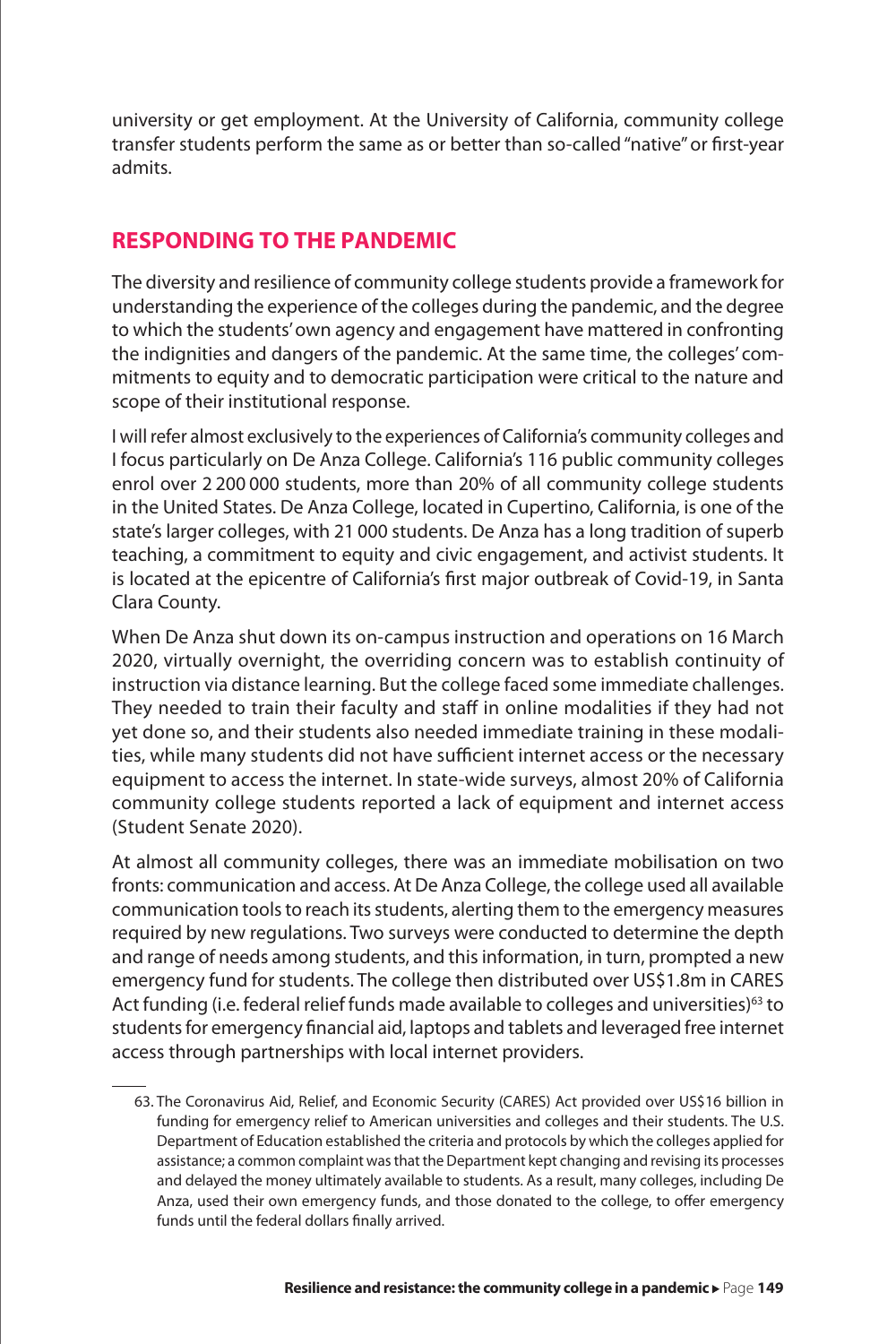At De Anza, one of the few California community colleges on a quarter-term programme (i.e. three main sessions per year, plus a summer term, rather than a semester programme of two main terms), the college declared a one-week delay in opening the spring term and devoted that entire week to training faculty and staff in distance learning and off-site service delivery. The extra week gave time for students to regroup and figure out their options for continuing their education.

The results of the college's survey work were often startling and highlighted the particular difficulties faced by poor students. At De Anza, 44% of students reported losing their employment in the first month of the pandemic; 48% reported anxiety and depression. Of the students with food insecurity, 63% had either lost their employment or had their hours reduced (De Anza 2020). In a survey of California community college students conducted by the state-wide Student Senate, 67% of students reported serious anxiety or depression (SERU 2020; Student Senate 2020).

In the face of these findings, the college sought to provide counselling and other services, but those remained limited in scope and capacity. What has been less remarked upon is the resilience of those same students, however burdened by both unemployment and legitimate anxiety, and the critical role they played in pushing the colleges to respond to the pandemic in ways that acknowledged the particular burdens carried by low-income and first-generation students. At De Anza, it was, in fact, the elected student leadership that first asked for the campus closure to protect the community's health, two weeks before the campus closed, despite the obvious burden this would place on students. It was the students who first raised policy changes in grading and course withdrawals that later became state-wide policy.

These acts of agency and initiative are often overlooked in the narratives of "service" that mark how colleges responded – in good faith and with good effect – to the pandemic. And it is of course hard to tease apart what initiatives made which difference, but the proof of the students' resilience was in their persistence in the face of the dislocations of the virus. At De Anza College, the persistence rate (i.e. students continuing from term to term) fell only two percentage points between the winter and spring terms, which means that the vast majority of students persisted, remained enrolled and continued their education. And when the summer term opened, Mallory Newell, supervisor of college research at De Anza, confirmed that enrolment was up 26% (Newell 2020).

Our students did this, one must add, in the face of the pandemic's cruel demographics: low-income and poor communities, especially Black and Latino communities, were and are disproportionately represented in the awful numbers of Covid-19 illnesses and death. In neighbourhood after neighbourhood, poverty and race determined the odds of illness, and this was true of our students and their families. Almost all students from the poorest communities served by the college had family members laid off from work or had other family members employed in front-line jobs in hospitals, grocery stores or public services. Among those who were compelled to leave school, there was a disproportionate number of Black and Latino students. But many among them persisted.

How can we better understand the resilience of our students? At De Anza, there is a long tradition of student mobilisation and political leadership. There is a strong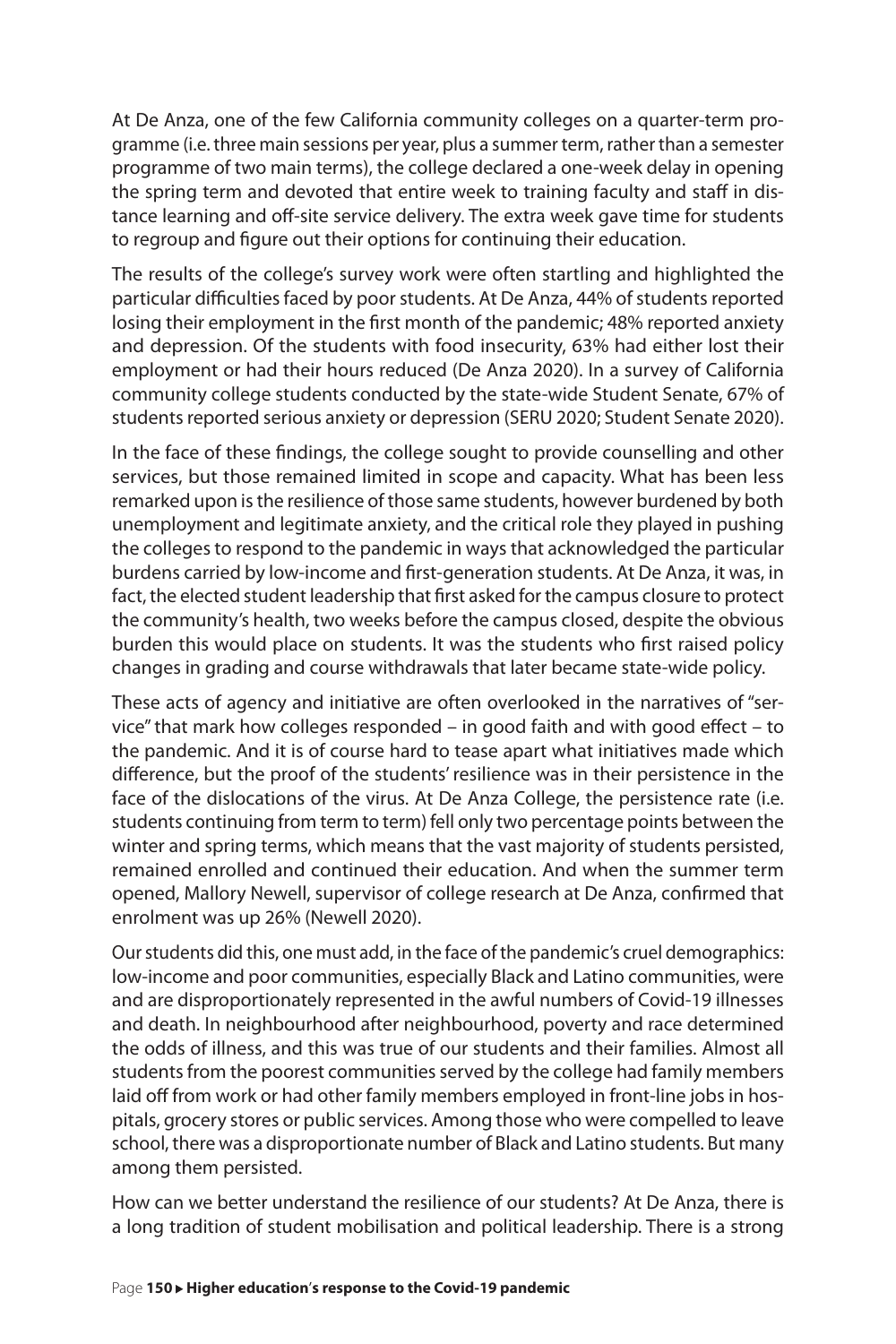student government with its own independent funding; there is a superb elected student trustee with organising skills representing the students on the locally elected Board;64 there is a certificate programme in "Social change leadership" which educates students seeking careers in organising and community leadership; there are over 70 student organisations and clubs where students group together; there are talented faculty and staff committed to the political and social activism of students; there are offices and projects that enlist students as mentors and leaders (VIDA 2020). In short, the college has a deep commitment to the active political and community engagement of its students and their engagement in the life of the college. And when the pandemic hit, these students did not fade into the woodwork; they did their own organising, they did their own outreach, they joined with faculty and staff in keeping the college focused on their needs.

At the same time, the administrative leadership at De Anza made a serious effort to broadly engage the faculty and staff unions and senates, to seek their guidance and agreement regarding the transition to online learning and the timing of any return to campus. This engagement came out of traditions and protocols developed over years, in which the advice and leadership of faculty and staff are valued not only for process reasons but for substantive reasons: they know the students and the college's capacities, and their views count. As a practical matter, this means endless meetings and protracted conversations. This means sacrificing speed in the name of broad participation. And, it is never good enough for some. Indeed, some faculty and staff at De Anza felt there had not been enough consultation and participation, and that too many decisions in the heat of the emergency had been made without adequate consultation. Similarly, student leaders complained at what they thought was inadequate communication, in a context where this expectation came up against the need to act immediately.

It was, in short, messy and contradictory. But no one can understand the efficacy with which a college serving 21 000 students reacted to a completely unexpected set of circumstances, or the astonishing resilience of those students, without understanding the depth of commitment to democratic action and equity at the college.

### **THE REBELLION IN THE STREETS**

Three months into the pandemic, George Floyd was murdered by policemen in Minneapolis, and the streets of US cities exploded in grief and rage. Across the country, in the largest set of public demonstrations in its history, college and university students joined with younger students and their elders in a mass repudiation of police violence and the deeper structures of racism in the country. Risking their own health in an ever-widening health crisis, hundreds of thousands demanded both justice and a confrontation with racism.

These demonstrations were notable for the diversity of their participants and for the deep expression of solidarity that reverberated through them. At the same time, the

<sup>64.</sup> In California, all public community colleges are governed by locally elected boards of trustees, in geographically defined districts, subject to the legal and policy frameworks from the state Board of Governors. In the district governing De Anza College, each college has an elected student trustee.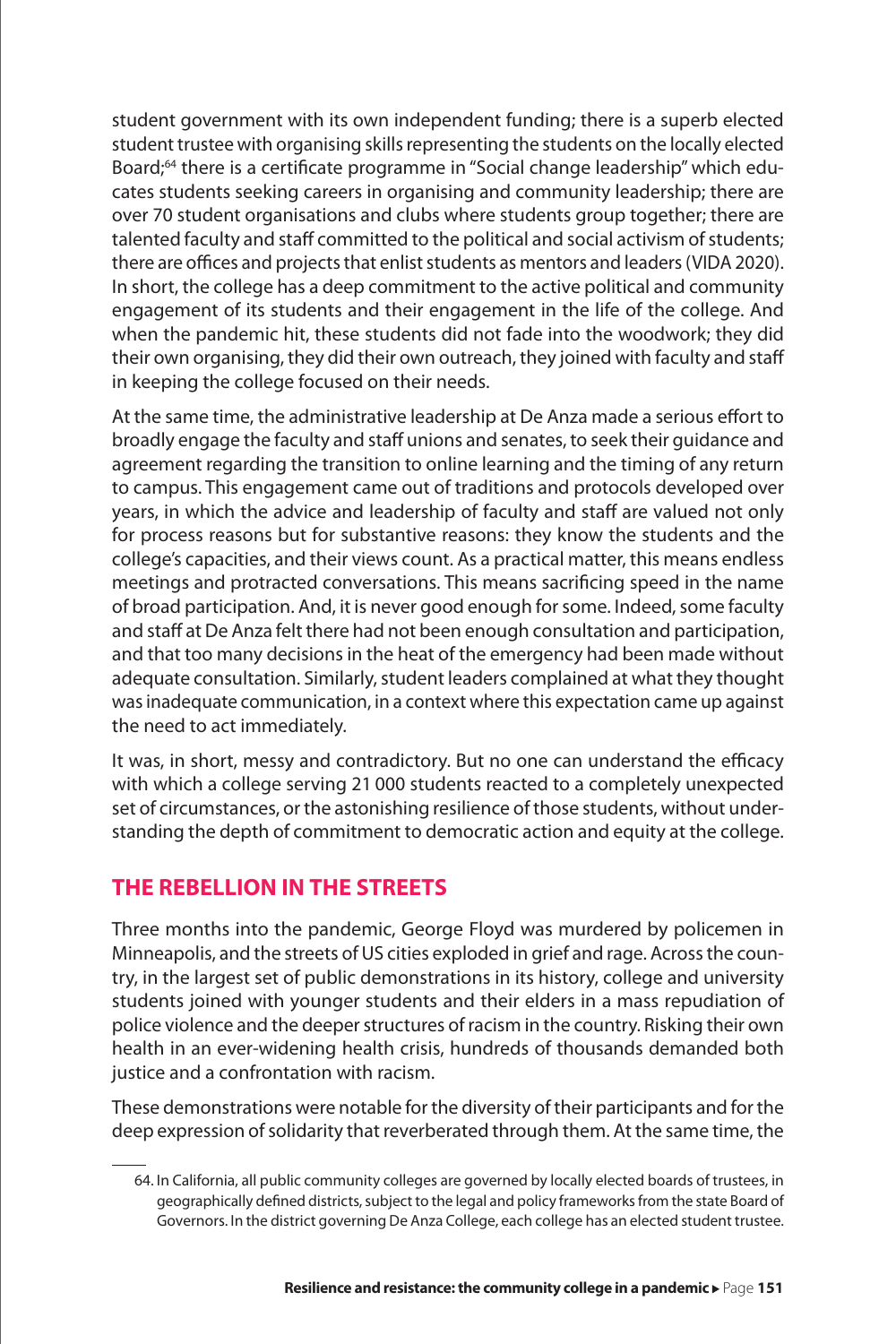demonstrations confronted the national embarrassment of a reactionary president whose pathological failure to lead the country during the Covid-19 pandemic was now compounded by his embrace of white supremacy and his demonising of the demonstrators.

While all accounts of the demonstration talk of tens of thousands of "young people", or tens of thousands of students, we need to point to the obvious: the health risks for young people of colour, especially Black and Latino, are significantly higher than for most people. And yet they took those risks, while at the same time focusing their energy and attention on what they could change close to home – and that included their colleges and universities. The most immediate focus of their energy was the police forces of colleges and universities and the demand that these forces either disband or transform into agents of community service.

At the same time, students were concerned to demand that colleges provide better and more responsive resources to students of colour, particularly African American. Student organisers, in short, did not see their lives as students divorced from their lives as actors in the streets. At De Anza College, this meant making demands on the administration, in concert with multiple faculty groups, to fund positions in support of Black students and (successfully) demanding that the local elected Board of Trustees pause in hiring two police positions. In the midst of an ever-worsening pandemic, under stay-at-home orders and required to organise through Zoom and Google Meet, our students were effective and powerful.

Community colleges conventionally judge themselves, and are judged, by the metrics of course completion, degree attainment and transfer to university, set against metrics of cost and ease of access. Almost never is a college judged for the political efficacy of its graduates or their capacity to forge enduring relationships across differences of race and ethnicity and class. Yet, a growing number of colleges across the United States judge themselves by the degree to which their students demonstrate the sort of resilience and action I have described among De Anza students. At Allegany College of Maryland, Tarrant County Community College and Lone Star College in Texas, at Monroe and Broome colleges in New York state, at LaGuardia College in New York City and Miami-Dade in Miami, regardless of local politics or partisan factionalism, students are showing that even a devastating pandemic cannot stop their development as community actors and activists.

#### **A COMMITMENT TO EQUITY AND DEMOCRACY**

I have described two arcs of action as colleges responded to the pandemic and the ensuing movement for racial justice: the institutional response of colleges seeking to support students – particularly low-income and first-generation students – and the response of students themselves when confronted with the deepest interruption of their lives and communities in living memory. In each instance, the commitment to equity – namely that poor and marginalised students be supported and engaged to the fullest extent possible – defines the actual work on the ground.

This commitment is maintained despite the absence of funding and resources. As Larry Galizio, President and CEO, Community College League of California, has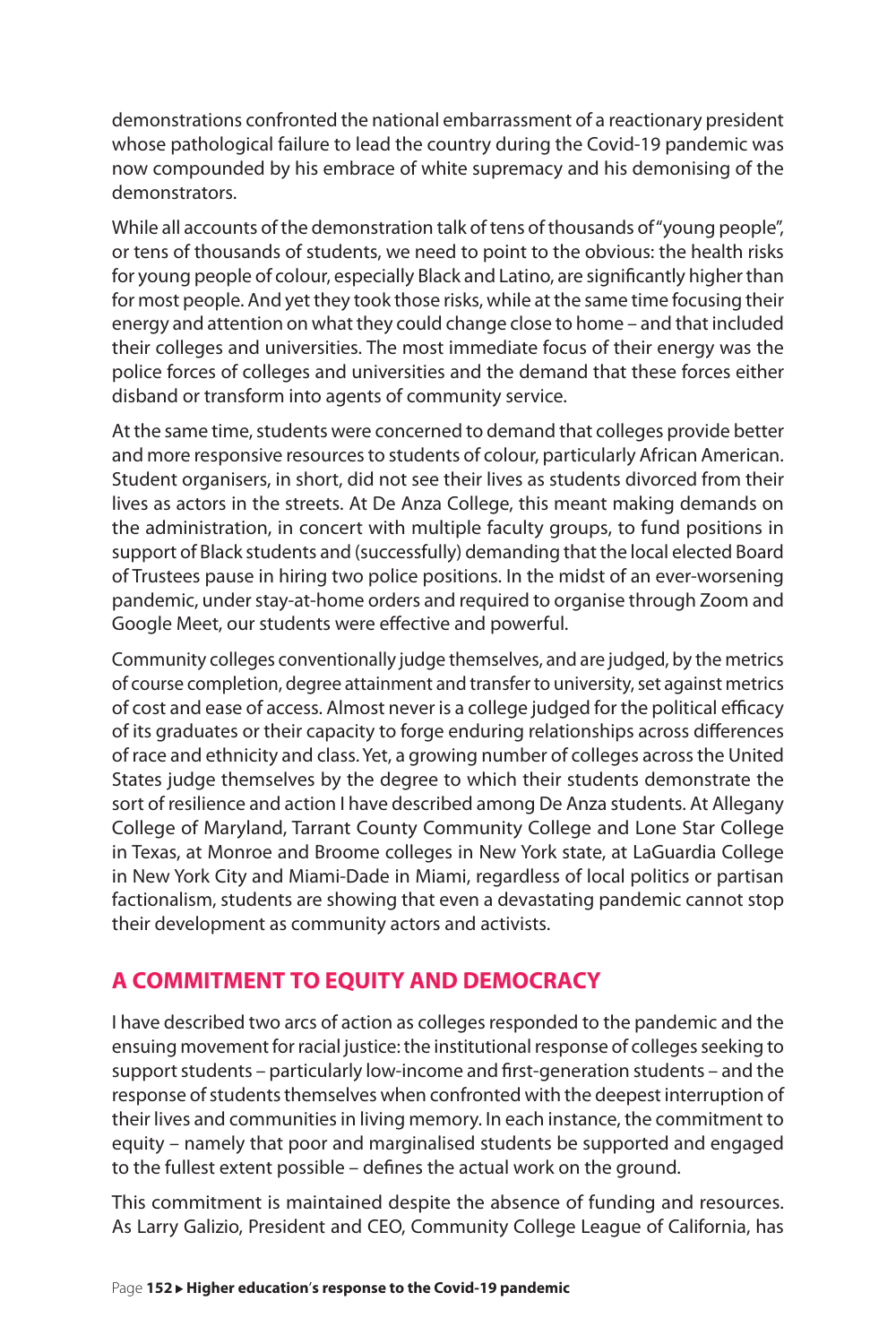pointed out, of all the federal resources provided for US higher education through the CARES Act, only 27% went to community colleges, even though they enrol 44% of undergraduates (Galizio 2020). And in state after state, the economic collapse during the pandemic means fewer and fewer state dollars for colleges and universities, even as the need for their services expands. This countercyclical budget problem – more students seeking education when resources shrink – means that community colleges simply cannot serve all who seek enrolment. So, as deep as the commitment to equity for marginalised students might be, it cannot compensate for a lack of resources. It is estimated that California's community colleges left 600 000 potential students unable to enrol during the 2008-09 recession (ibid.), who were disproportionately low-income, working-class, non-white.

If the crisis prompted by the pandemic deepens and the state of California cannot adjust its revenue streams (i.e. generate greater tax revenues), the programmatic and staffing commitments that a college must make if it is to support student civic engagement become harder to balance against the demands of maintaining the broader curriculum.

Maintaining a balancing act between institutional survival and broader commitments to student engagement and democratic life may depend, ironically, on the political capacity of students and their families to vote, participate in local, state and national political debate, support the taxation proposals required to keep colleges healthy and refuse a history that marginalises them. The colleges may depend on the students and their families as much as the students depend on the colleges.

This mutual dependence will become more critical as the national elections in November 2020 approach. As Eloy Ortiz Oakley, the Chancellor of the California State Community Colleges, puts it, our students are "under constant attack by a hostile administration" in Washington, referring not only to education policy but changes in immigration, environmental and health policy (Oakley 2020). If the elections are determined by voter turnout, surely the votes of younger citizens will matter greatly, and community colleges that have devoted themselves to the civic engagement of their students will have played a role beyond the immediate and local.

Finally, a note on the "narratives" through which we understand our work. Any review of the national organisations representing higher education in the United States will see little reference to the political capacity of our students. Almost without exception, there is lavish attention to student success, equity for all, occasionally a reference to social responsibility. In those organisations representing the community colleges there is much attention to equity of access and student success and no reference to the democratic purposes of college beyond a vague notion that a "vibrant democracy" requires greater economic access.

That a vibrant democracy might require attention to the political and community engagement of our students is often unacknowledged, partly due to a fear of partisanship and reprisal by reactionary forces. Yet, despite that avoidance, the pandemic and the demands for racial justice have thrown into sharp relief that young people across the country, including our students, are providing political and community leadership anyway. And our experience at De Anza demonstrates that a more intentional commitment to these dimensions of our mission serves us all.